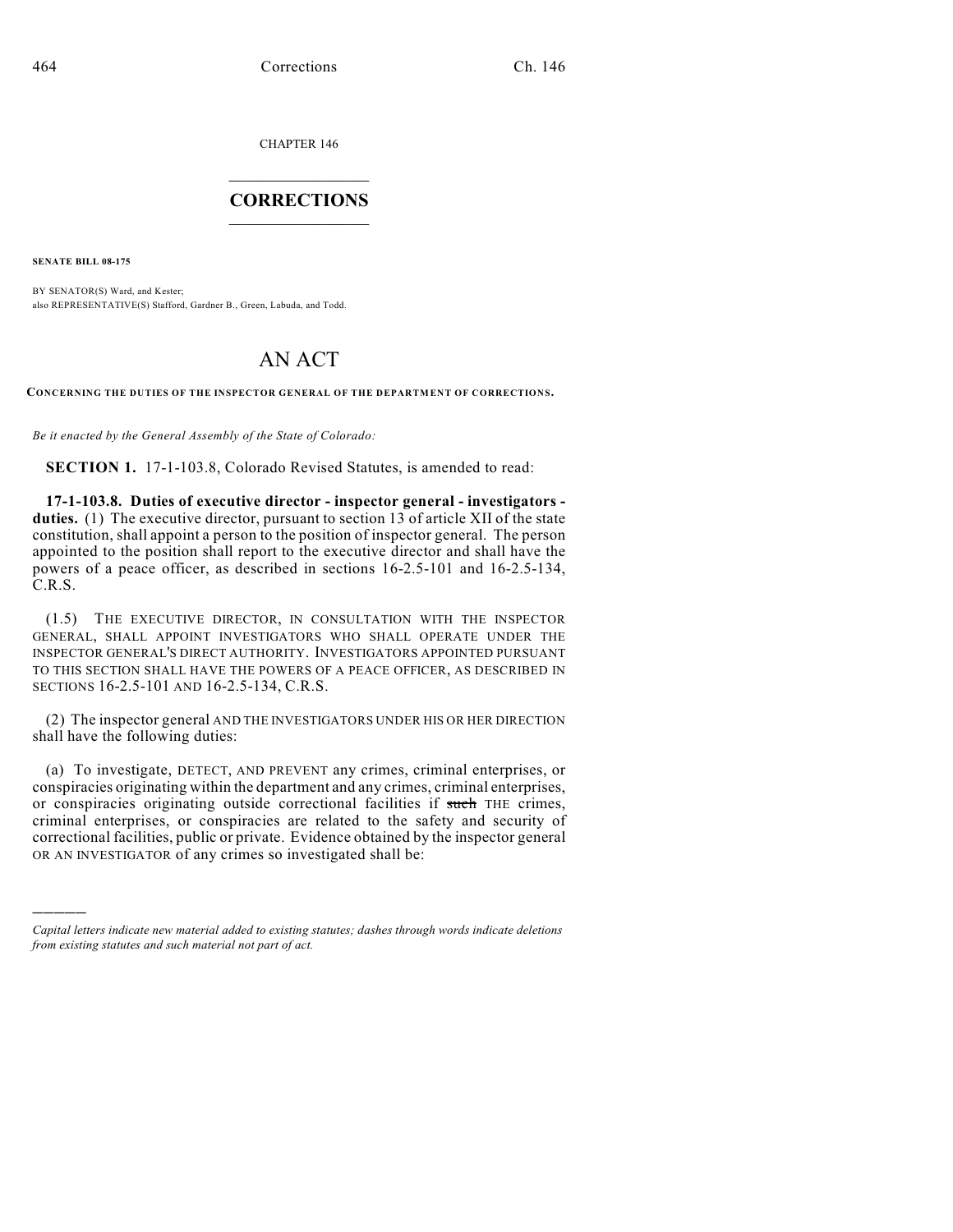## Ch. 146 Corrections 465

(I) Reported to the applicable local law enforcement agency; or

(II) With the consent of the district attorney, reported directly to the district attorney, attorney general, or United States attorney having jurisdiction over the issue; or

(III) In the case of a city and county, reported immediately to the local law enforcement agency, and such THE agency may complete the investigation and report the findings to the district attorney having jurisdiction over the city and county.

(b) To investigate, DETECT, AND PREVENT any violations of administrative regulations or state policy and procedure and any waste or mismanagement of departmental resources and corruption that may occur within the department and any other violation that may be committed by department staff where the violation could affect the performance of staff duties or tend to erode public confidence in the performance of the department;

(c) To investigate any criminal violation or act committed within correctional facilities that is linked to the security and the safe operations of correctional facilities;

(d) To investigate any illegal drug use by offenders in correctional facilities through monitoring and drug interdiction efforts.

(e) TO CONDUCT PREEMPLOYMENT INVESTIGATIONS AND INTEGRITY INTERVIEWS OF ALL PERSONS WHO APPLY FOR EMPLOYMENT WITH THE DEPARTMENT, INCLUDING EMPLOYMENT AS CONTRACTORS AND SUBCONTRACTORS. THE PREEMPLOYMENT INVESTIGATIONS AND INTEGRITY INTERVIEWS SHALL ENSURE THAT DEPARTMENT EMPLOYEES MEET THE MINIMUM STANDARDS SET FORTH BY STATE PERSONNEL RULES, EXECUTIVE ORDERS, AND DEPARTMENT POLICIES.

(3) In addition to the duties set forth in subsection (2) of this section, the inspector general shall have the authority to perform any functions of investigators as permitted by paragraph (c) of subsection  $(5)$  of this section or as required by paragraph (d) of subsection (5) of this section.

(4) For purposes of this section, "correctional facilities" includes but is not limited to any facility with which the department has contracted to house offenders who are in the legal custody of the department.

(5)  $(a)$  The executive director, in consultation with the inspector general, shall appoint investigators who shall operate under the inspector general's direct authority. Investigators appointed pursuant to this section shall have the powers of a peace officer, as described in sections 16-2.5-101 and 16-2.5-134, C.R.S. Investigators shall have only those powers and duties specified in paragraphs (c) and (d) of this subsection  $(5)$ .

(b) Each investigator shall notify the local law enforcement agency when the investigator is operating or intends to operate anywhere within the local law enforcement agency's jurisdiction and shall cooperate with such agency during the